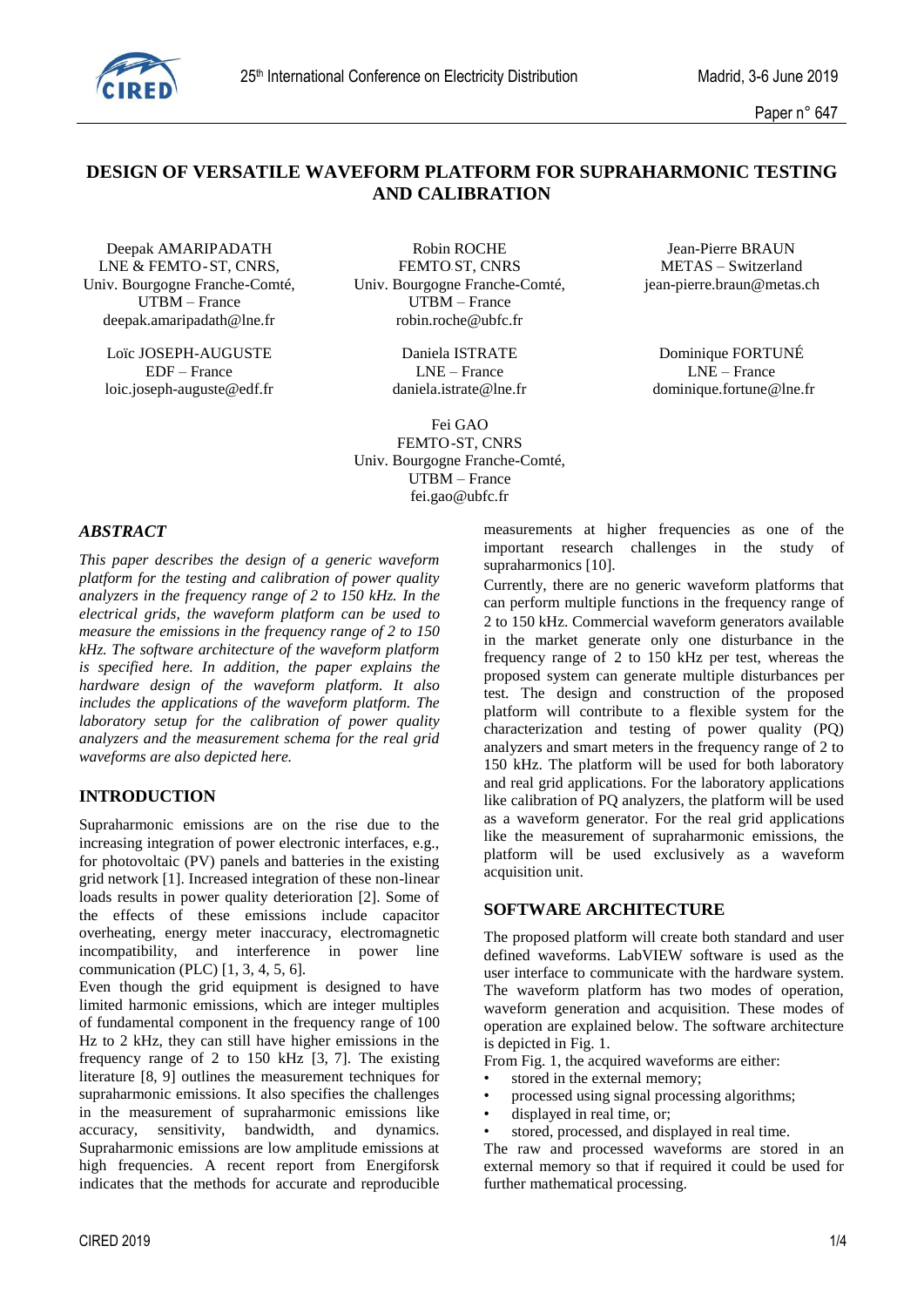



Fig. 1. Waveform platform software architecture.

The platform will generate:

• standard waveform: a fundamental signal without any supraharmonic components as shown in Fig. 2. The standard waveforms include sine, square, triangle and sawtooth waveforms;



Fig. 2. Standard waveforms.

• complex waveform: a fundamental signal is superimposed with emissions in the frequency range of 2 to 150 kHz as shown in Fig. 3. It is possible to adjust the amplitude and phase of the emissions with respect to the fundamental. In addition, the number of disturbances can be varied from a single to multiple supraharmonic emissions;



Fig. 3. Complex waveform.

real grid waveform: analog waveforms are generated from the files, which are acquired during the real grid measurements. A real grid current waveform from the residential PV inverter is shown in Fig. 4;



Fig. 4. Current sensor output from residential PV inverter.

amplitude modulated waveform: generates different forms of amplitude modulated waveforms according to the user definition. Fig. 5 represents square wave modulation of a sine waveform with 50% duty cycle.



Fig. 5. Amplitude modulated waveform.

The platform will also:

- process the acquired waveform using Fast Fourier Transform (FFT). The results are displayed in real time and saved as file;
- perform Short Time Fourier Transform (STFT) analysis on the acquired waveform in order to display the emissions in time - frequency domain;
- the FFT and STFT parameters, like window function, window length, frequency bins, and time steps can be varied in the platform;

The hardware design of the waveform platform is explained in the next section. In addition, the specifications of the waveform platform and the components, which include the voltage and current sensors, are also described.

## **HARDWARE DESIGN**

The PXI system is a LabVIEW based measurement and automation system, which consists of both generation and acquisition units [11]. The PXI system with the waveform generator and data acquisition cards (DAQ) are shown in Fig. 6. The PXI chassis is interfaced with the LabVIEW on the computer using a remote controller card with a Thunderbolt 3 connection. The waveform generator has two channels, which can generate two different waveforms. The DAQ has 4 analog input channels, which can be used for waveform acquisitions.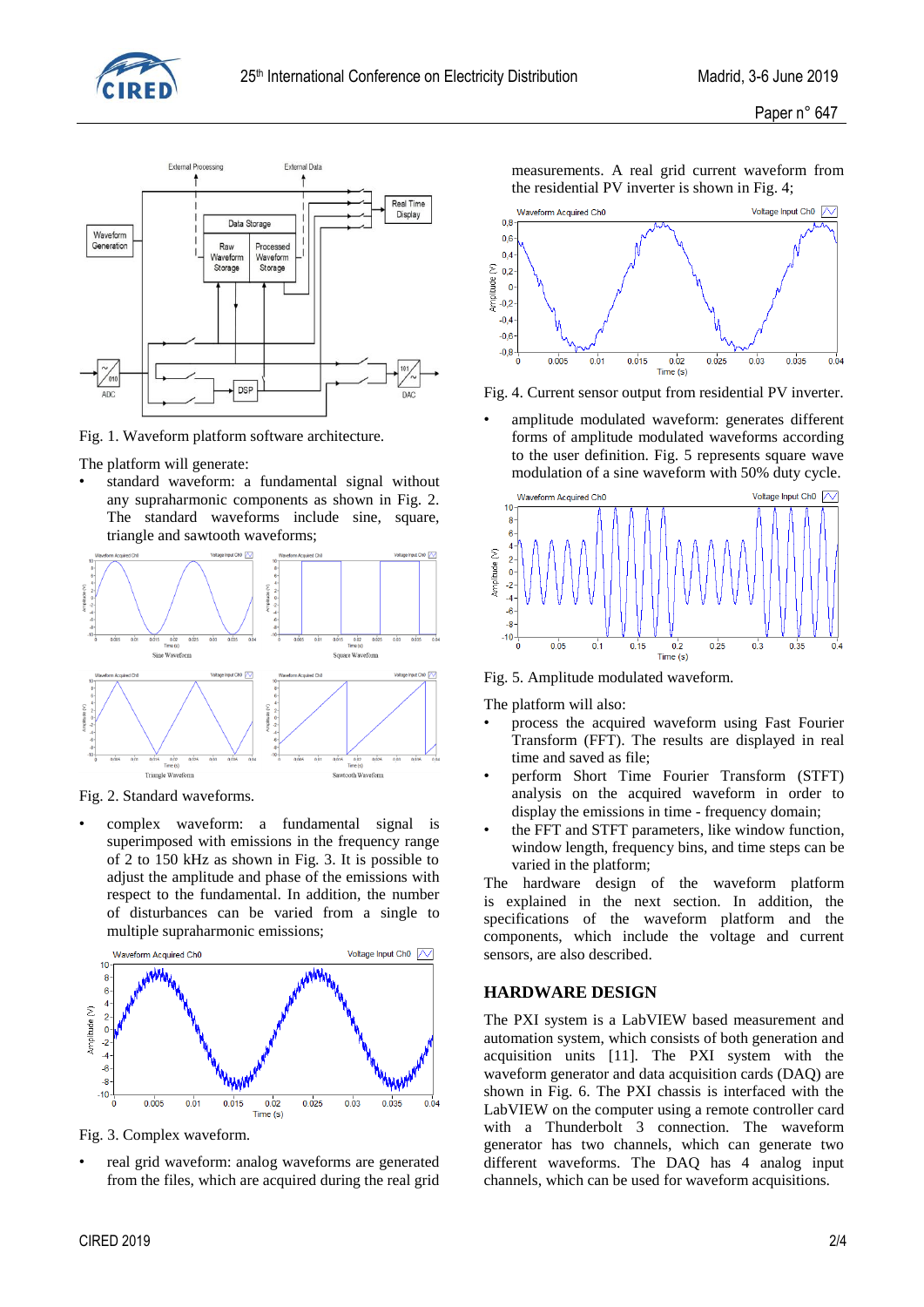

Paper n° 647



Fig. 6. Waveform platform setup.

The waveforms are generated and acquired at a sampling rate of 2 MS/s. The waveform platform specifications are listed in Table I. The specifications are listed for the laboratory and grid applications.

|  |  |  | Table I. Waveform platform specifications. |
|--|--|--|--------------------------------------------|
|--|--|--|--------------------------------------------|

| <b>Function</b>    | <b>Parameter</b>              |                                     | Level                               |
|--------------------|-------------------------------|-------------------------------------|-------------------------------------|
|                    | Output                        |                                     | $\pm$ 12 V                          |
| Generation         | Resolution                    |                                     | 16 bits                             |
|                    | Voltage amplifier             |                                     | $0 - 250 V_{RMS}$                   |
| Amplification      | Transconductance<br>amplifier |                                     | $200 \mu A - 50 A$                  |
|                    | Grid                          | Voltage<br>transformer              | 230 $V_{RMS}$<br>Ratio: 38:1        |
| Measurement<br>and |                               | Optoisolator<br>High pass<br>filter | $0 - 3.5 V_{RMS}$<br>Cutoff: 590 Hz |
| Sensitivity        |                               | Rogowski<br>coil                    | 120 A $&$<br>$0.05$ V/A             |
|                    |                               | Rogowski<br>coil                    | 30A &<br>$0.2$ V/A                  |
|                    | Input                         |                                     | $\pm$ 11 V                          |
| Acquisition        | Resolution                    |                                     | 16 bits                             |

The platform uses the above mentioned voltage and current sensors for the measurement of supraharmonic emissions in the grid. The applications of the waveform platform in the frequency range of 2 to 150 kHz are discussed in the next section.

## **PLATFORM APPLICATIONS**

For the laboratory applications like calibration of PQ analyzer, the system generates waveforms that are closely identical to the real grid waveforms. The front panel of the waveform platform is shown in Fig. 7. The front panel depicts the complex waveform generated and acquired by the platform. A number of supraharmonic components are superimposed with the fundamental voltage waveform and a disturbed waveform is acquired by the DAQ.



Fig. 7. Waveform platform front panel.

These waveforms are then increased to low voltage grid values using the voltage and transconductance amplifiers. The voltage amplifier increases the generator output to higher voltage levels, whereas the transconductance amplifier converts the generator output to current waveform of required amplitude. These waveforms are applied to the device under test. The block diagram for the calibration of PQ analyzers using the waveform platform is shown in Fig. 8.



Fig. 8. PQ analyzer calibration setup.

For the real grid applications, the waveforms from the grid are measured through the sensors and acquired by the DAQ. Fig. 9 depicts the platform schema for real grid measurements. The fundamental and supraharmonic components of voltage and current waveforms are measured separately using different sensors [12].



Fig. 9. Real grid measurement setup.

The voltage transformer and optoisolator with a  $2<sup>nd</sup>$  order high pass filter to remove the fundamental component measure the fundamental and supraharmonic voltage